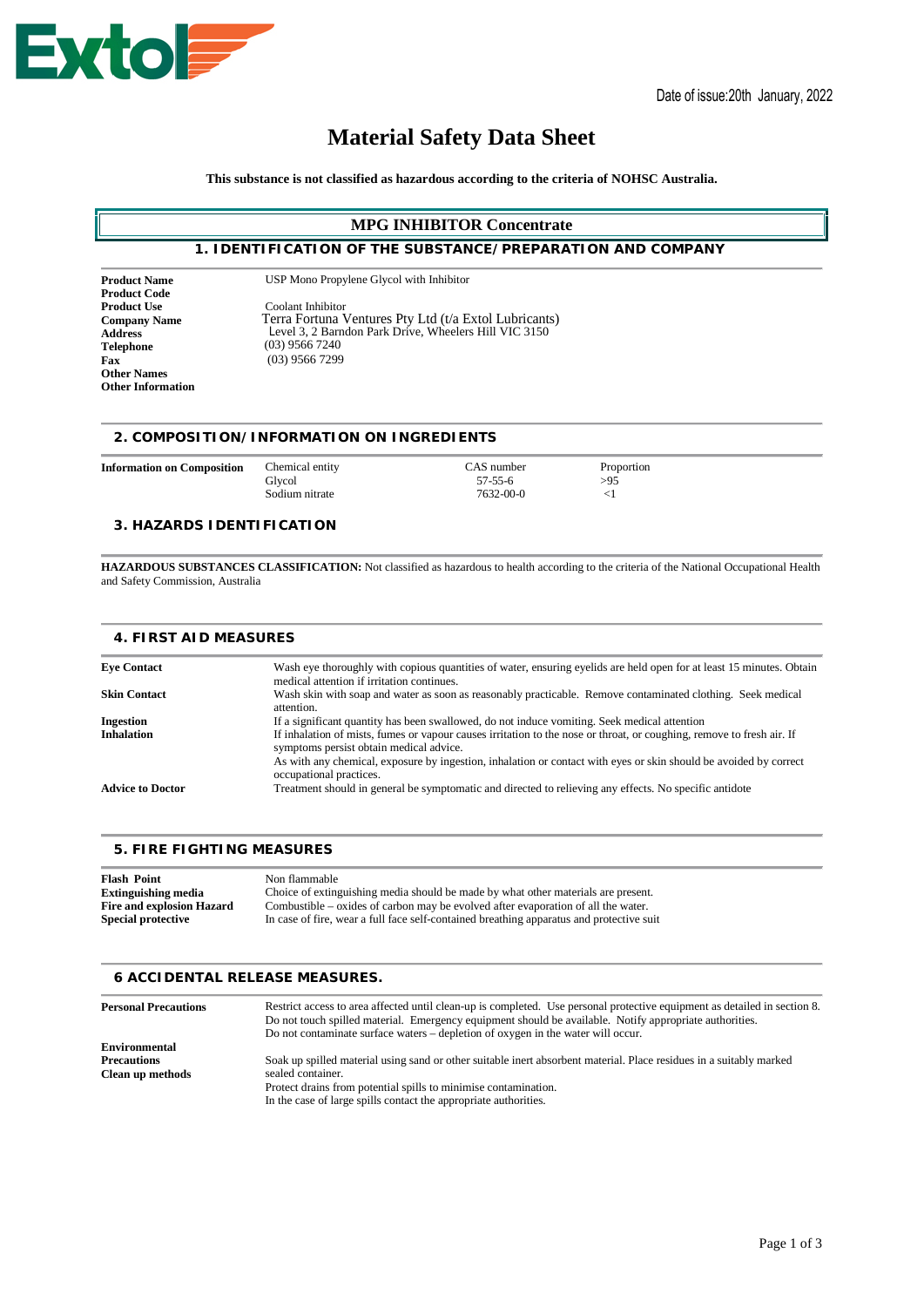# **7. HANDLING AND STORAGE**

| <b>Handling</b> | Use with adequate ventilation. Avoid contact with eyes. If splashing is likely to occur wear a full face visor or<br>chemical goggles as appropriate.                         |
|-----------------|-------------------------------------------------------------------------------------------------------------------------------------------------------------------------------|
| <b>Storage</b>  | Avoid frequent or prolonged skin contact. Wear PVC or similar gloves.<br>Store only in original or approved containers. Store away from direct sunlight or ultraviolet light. |

# **8. EXPOSURE CONTROLS, PERSONAL PROTECTION**

| Occupational                    | <b>Exposure Limits</b>                                                                                                                                                                                           |
|---------------------------------|------------------------------------------------------------------------------------------------------------------------------------------------------------------------------------------------------------------|
| <b>Exposure Limits</b>          | TWA                                                                                                                                                                                                              |
| <b>Ingredient name:</b>         | $mg/m^3$                                                                                                                                                                                                         |
| Propylene glycol (vapour)       | WEEL.<br>10                                                                                                                                                                                                      |
| Propylene glycol Particulate    | 10<br>AU OEL                                                                                                                                                                                                     |
| Propylene glycol Total vapour & | 474<br>AU OEL                                                                                                                                                                                                    |
| <b>Engineering measures</b>     | Local exhaust ventilation should be provided                                                                                                                                                                     |
| <b>Personal Protection</b>      |                                                                                                                                                                                                                  |
| Eyes                            | Use chemical splash goggles.                                                                                                                                                                                     |
| Skin                            | Wear standard protective clothing.                                                                                                                                                                               |
| Hands                           | Wear any impervious gloves.                                                                                                                                                                                      |
| Respiratory                     | Respiratory protection is not generally needed. If ventilation is inadequate, use respirator that will protect against<br>dusts and mists. Respiratory protection should conform to AS/NZS 1715 and AS/NZS 1716. |

#### **9. PHYSICAL AND CHEMICAL PROPERTIES**

| Odour                        | No              |  |
|------------------------------|-----------------|--|
| <b>Boiling Point</b>         | $N/A$ ,         |  |
| pH Value                     | $8.0 - 8.5$     |  |
| <b>Vapour Pressure</b>       | N/A             |  |
| <b>Physical State</b>        | Liquid          |  |
| <b>Colour</b>                | Green/Blue      |  |
| <b>Specific Gravity</b>      | $1.040 - 1.060$ |  |
| 10. STABILITY AND REACTIVITY |                 |  |

# **Hazardous Polymerisation** Hazardous polymerisation reactions will not occur.<br> **Materials to Avoid** Strong oxidizers and strong acids **Materials to Avoid** Strong oxidizers and strong acids<br> **Hazardous Decomposition Products** Oxides of carbon **Hazardous Decomposition Products** Oxides of carbon

| nauchais to Avolu                                        | buong oxidizers and subig acids                                                                              |
|----------------------------------------------------------|--------------------------------------------------------------------------------------------------------------|
| <b>Hazardous Decomposition Products</b> Oxides of carbon |                                                                                                              |
| <b>Conditions to Avoid</b>                               | Products of this type are stable and unlikely to react in a hazardous manner under normal conditions of use. |
|                                                          | This material is combustible after evaporation of the aqueous component.                                     |

# **11. TOXICOLOGICAL INFORMATION**

| ACUTE TOXICITY DATA                                   |                                                                              |
|-------------------------------------------------------|------------------------------------------------------------------------------|
| The following results are for <b>Propylene Glycol</b> |                                                                              |
| <b>Acute Oral Toxicity</b>                            | LD50 (Rat) > 20,000 mg/kg                                                    |
| <b>Acute Dermal Toxicity</b>                          | LD50 (Rabbit) $>$ 2,000 mg/kg                                                |
| <b>Acute Inhalation Toxicity</b>                      | (Rabbit) 317.042 mg/I                                                        |
| <b>SENSITIZATION</b>                                  | This product is not expected to be a sensitizer                              |
| <b>CHRONIC TOXICITY</b>                               | Very low toxicity if swallowed                                               |
| <b>CARCINOGENICITY</b>                                | This product does not contain any substances that are listed as carcinogens. |
| ACUTE TOXICITY DATA                                   |                                                                              |
| The following results are for Sodium nitrate          |                                                                              |
| <b>Acute Oral Toxicity</b>                            | LD50 (Rat) > 20,000 mg/kg                                                    |
| <b>Acute Inhalation Toxicity</b>                      | $LC(Rat)$ 180 mg/kg                                                          |
| <b>SENSITIZATION</b>                                  | This product is not expected to be a sensitizer                              |
| <b>CHRONIC TOXICITY</b>                               | Very low toxicity if swallowed                                               |

**CARCINOGENICITY** This product does not contain any substances that are listed as carcinogens.

# **12. ECOLOGICAL INFORMATION**

| <b>Ecotoxicity</b>          | Material is not classified as dangerous to aquatic organisms (LC50/EC50/1C50/LL50/EL50 greater than 100mg/L |
|-----------------------------|-------------------------------------------------------------------------------------------------------------|
|                             | in most sensitive species).                                                                                 |
| Persistence & degradability | Propylene glycol is classified as "readily" biodegradable according to the guidelines of the OECD.          |
| <b>Bioaccumulation</b>      | Bioconcentration potential is low (BCF <100 or Log Pow > 3)                                                 |
|                             |                                                                                                             |